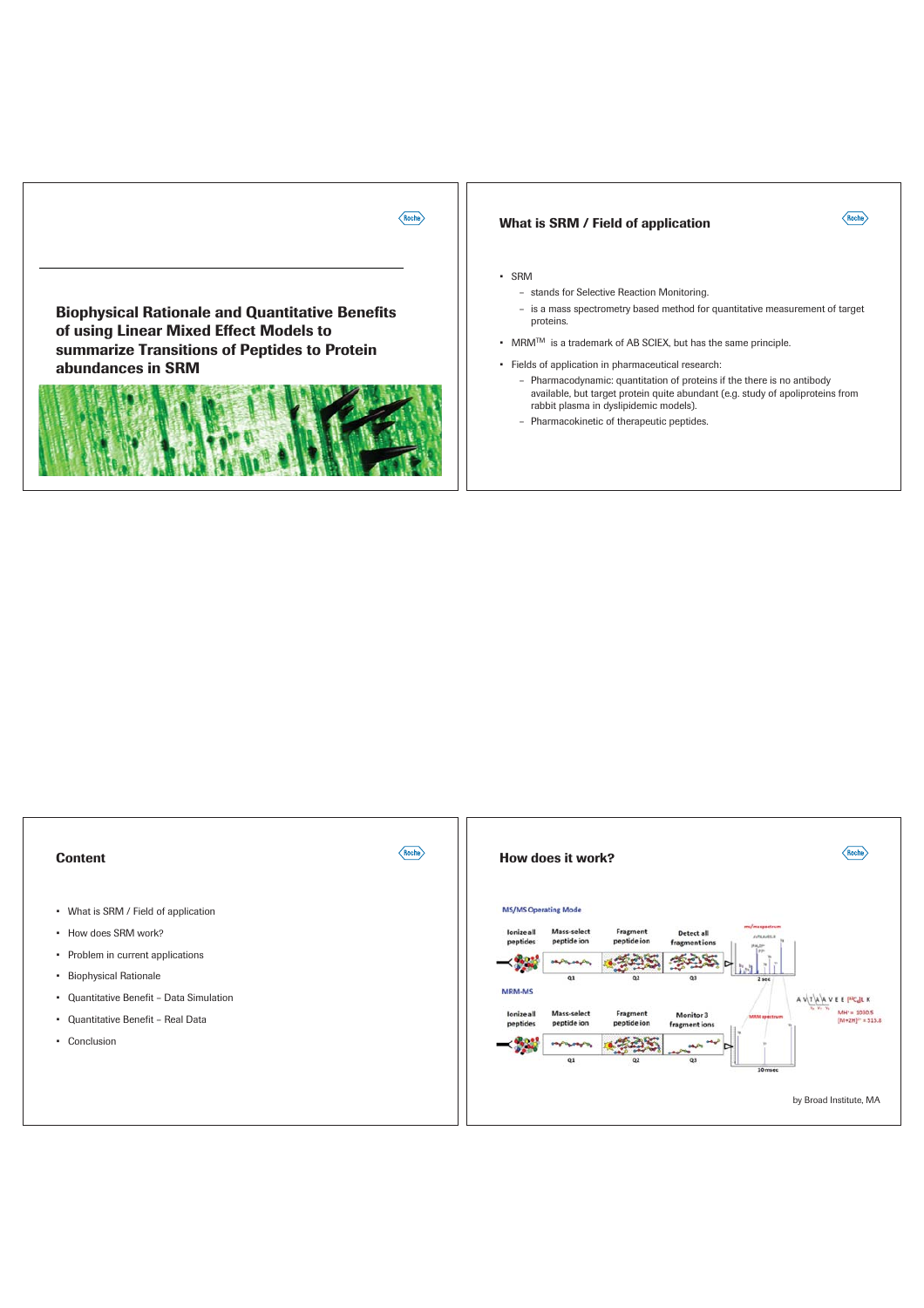

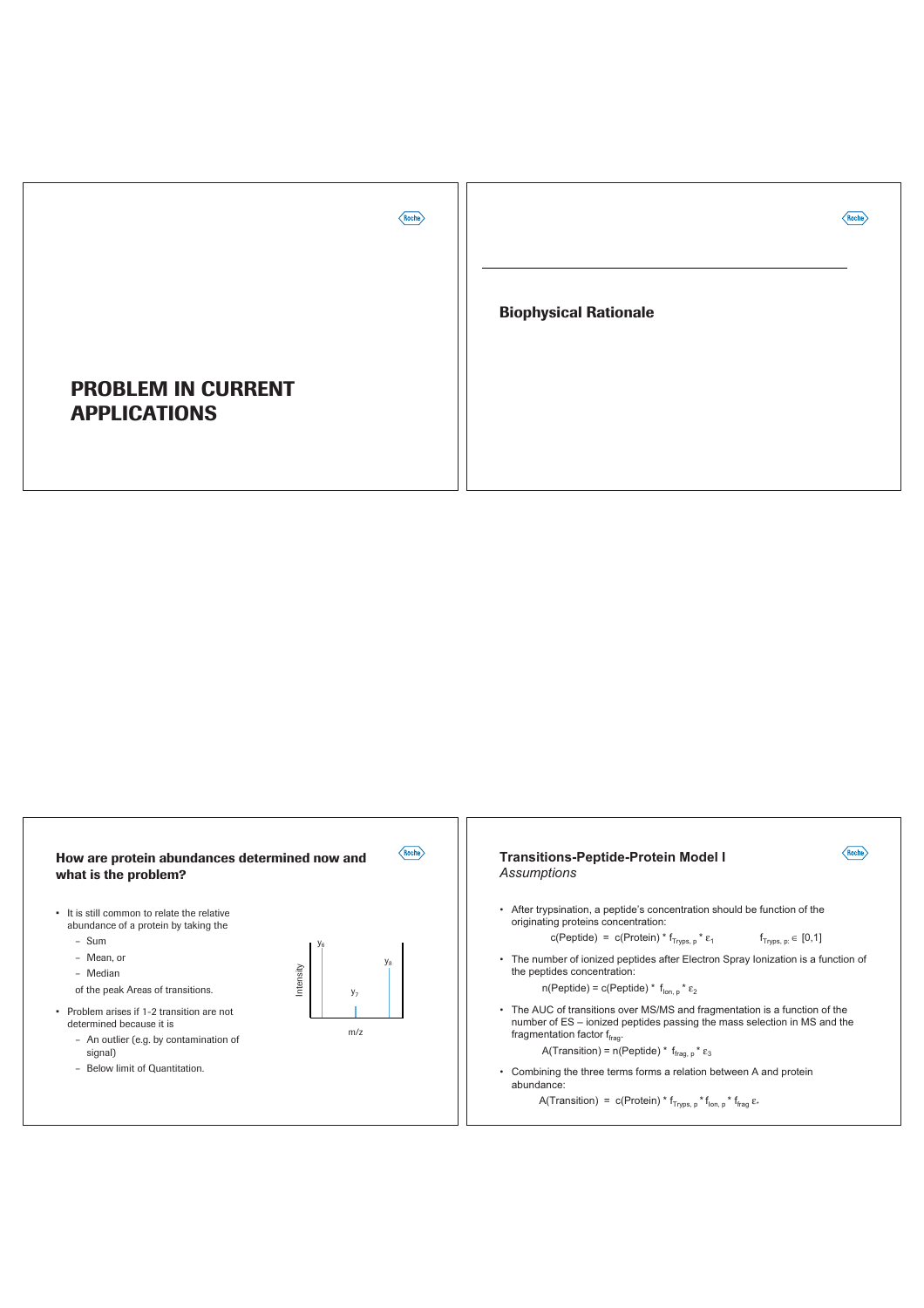

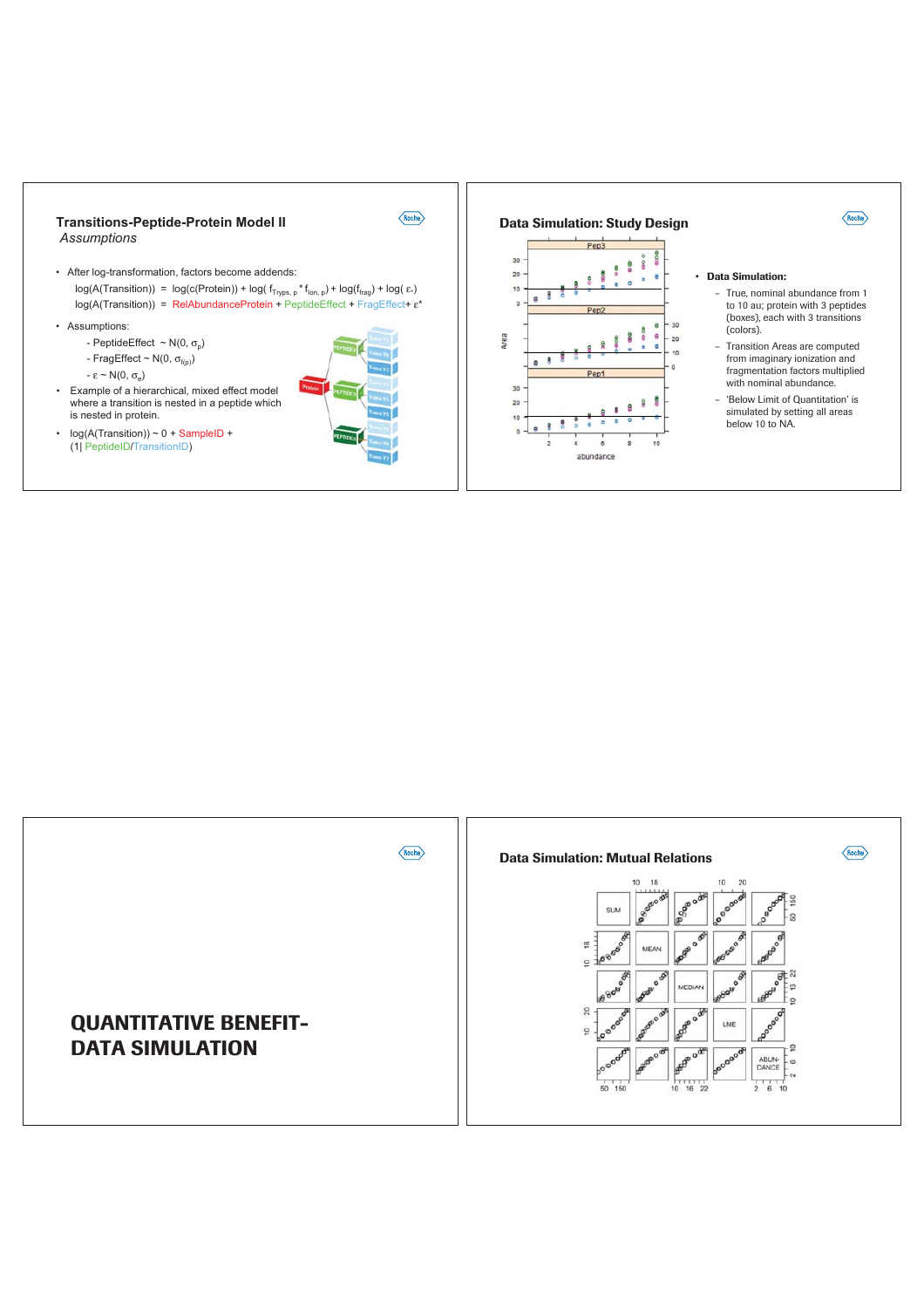

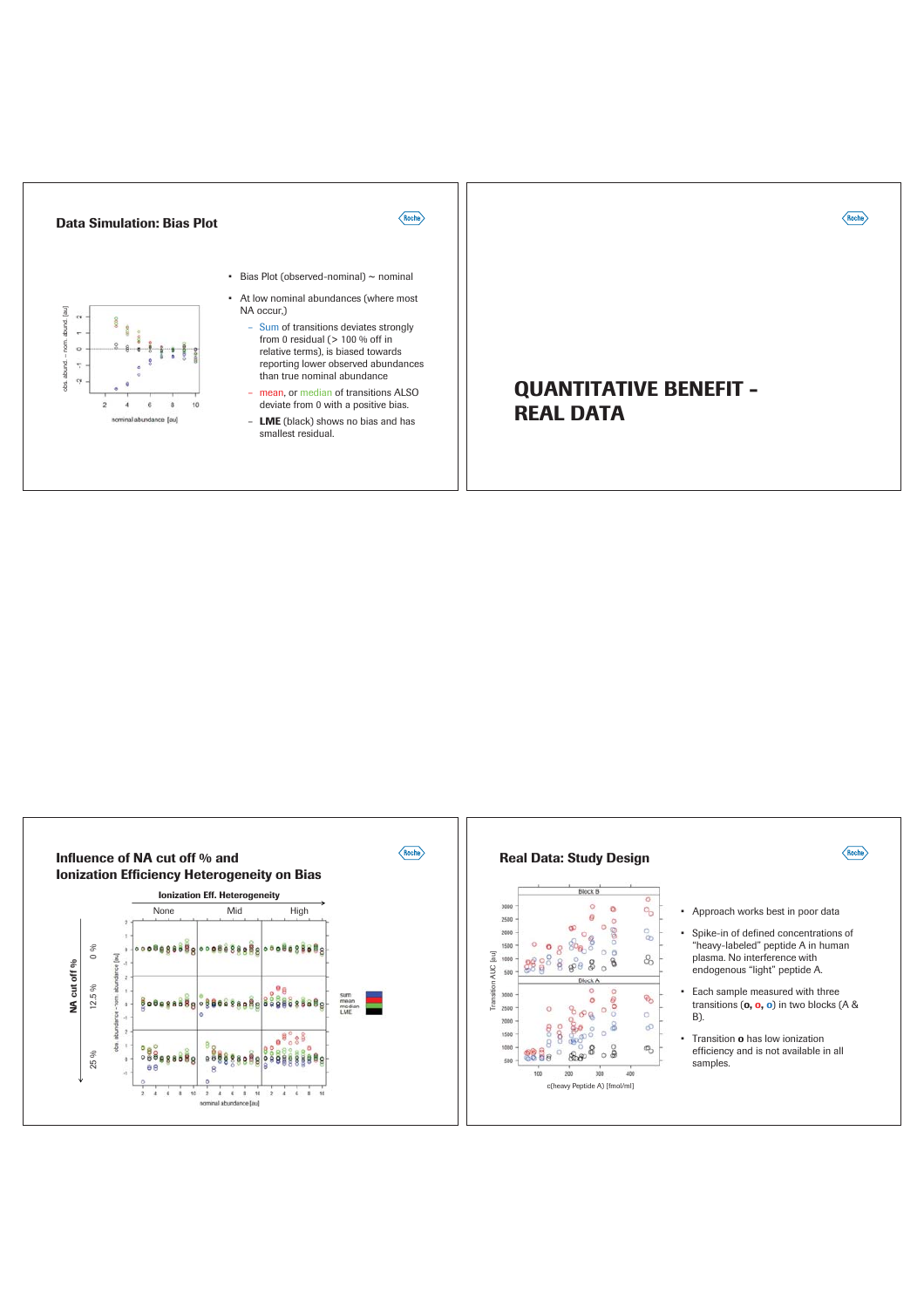

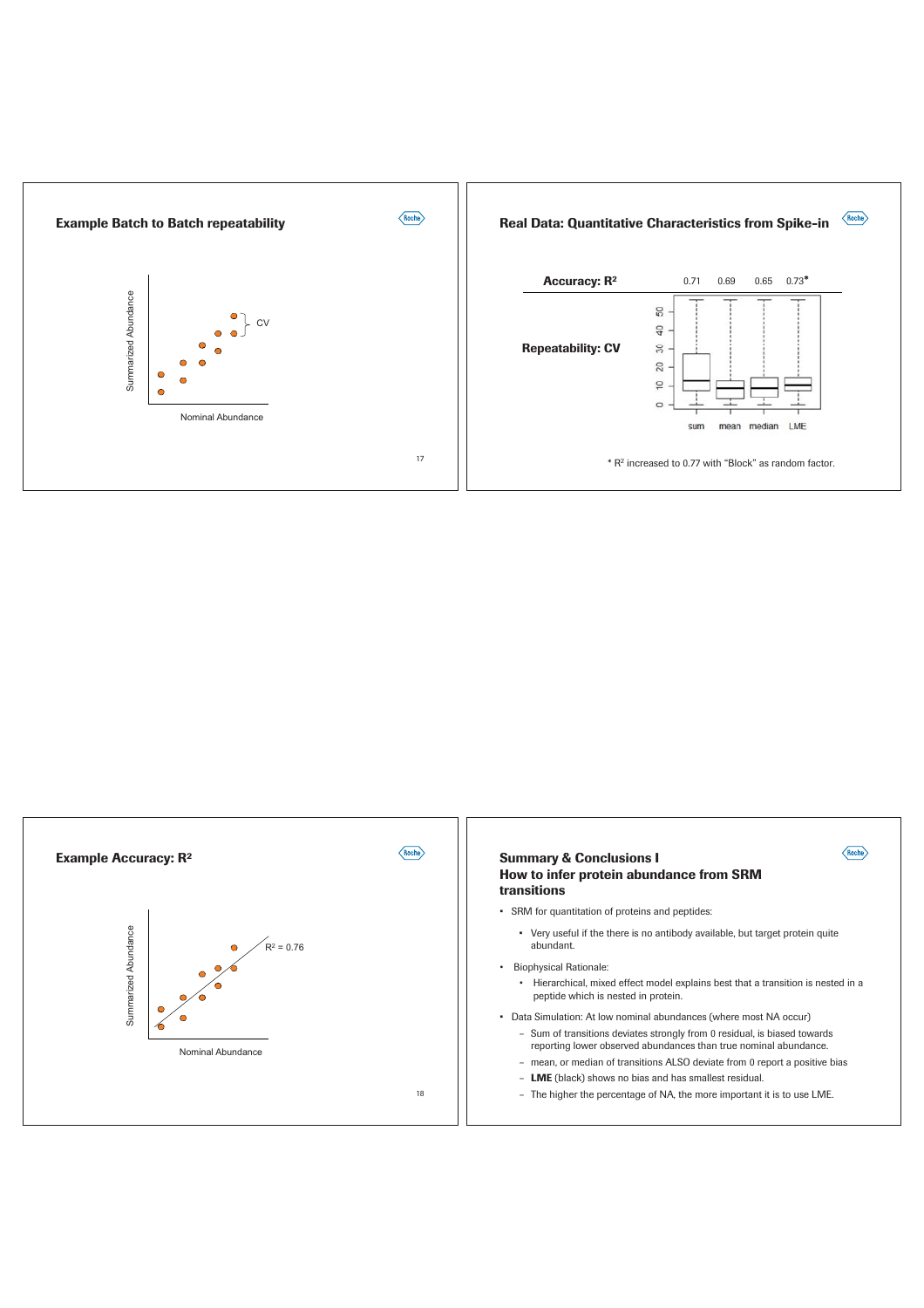# **Summary & Conclusions II**

 $\langle$ Roche $\rangle$ 

#### • Real Data Example:

- Accuracy: LME is better than sum, mean or median, especially if experimental conditions (e.g. blocking factors) are considered.
- Repeatability: LME provides more repeatability compared to sum of transitions, but is not better than mean or median

### **The Contributors**

- Anton Belousov
- Paul Cutler
- · Guillemette Duchateau-Nguyen

 $\langle$ Roche $\rangle$ 

- · Gonzalo Durán-Pacheco
- · Heinz Döbeli
- · Arno Friedlein
- · Jens Lamerz

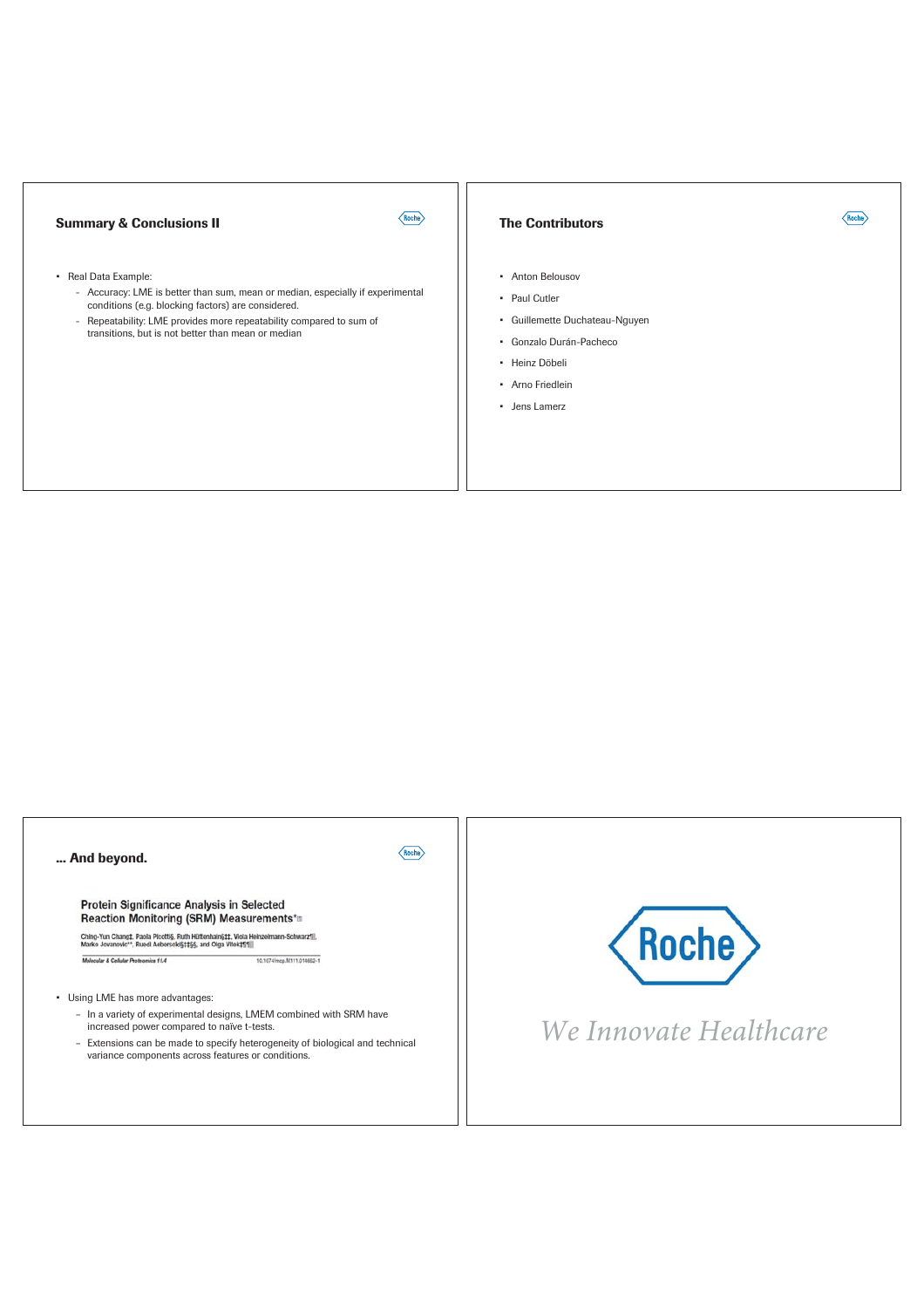